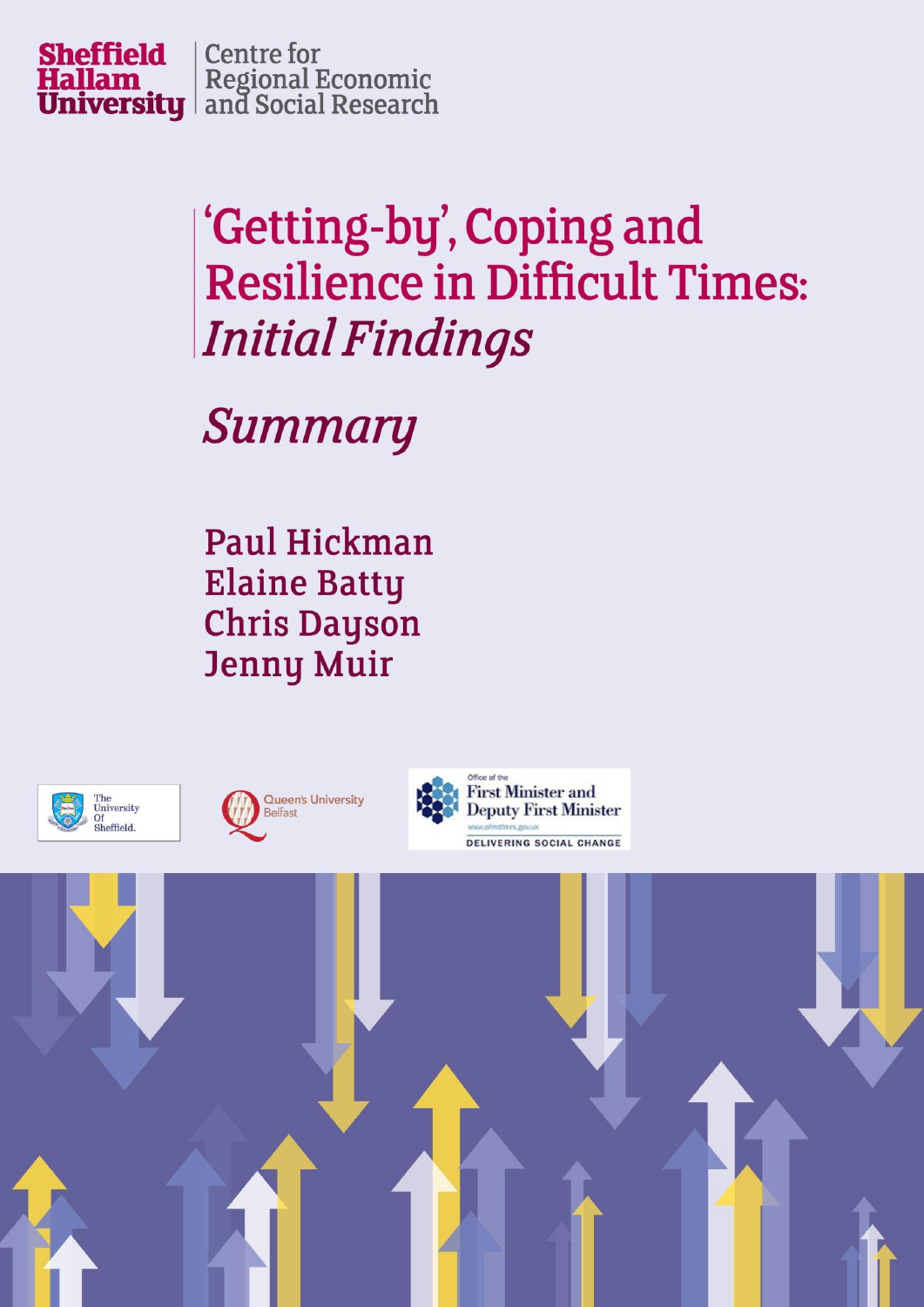**Recession, Resilience and Rebalancing Social Economies in Northern Ireland's Neighbourhoods: A Research Project funded by the Office of the First Minister and Deputy First Minister**

## **Getting-by, Coping and Resilience in Difficult Times: Initial Findings (Summary)**

**Author(s):**

Paul Hickman

Elaine Batty

Chris Dayson

Jenny Muir

January 2014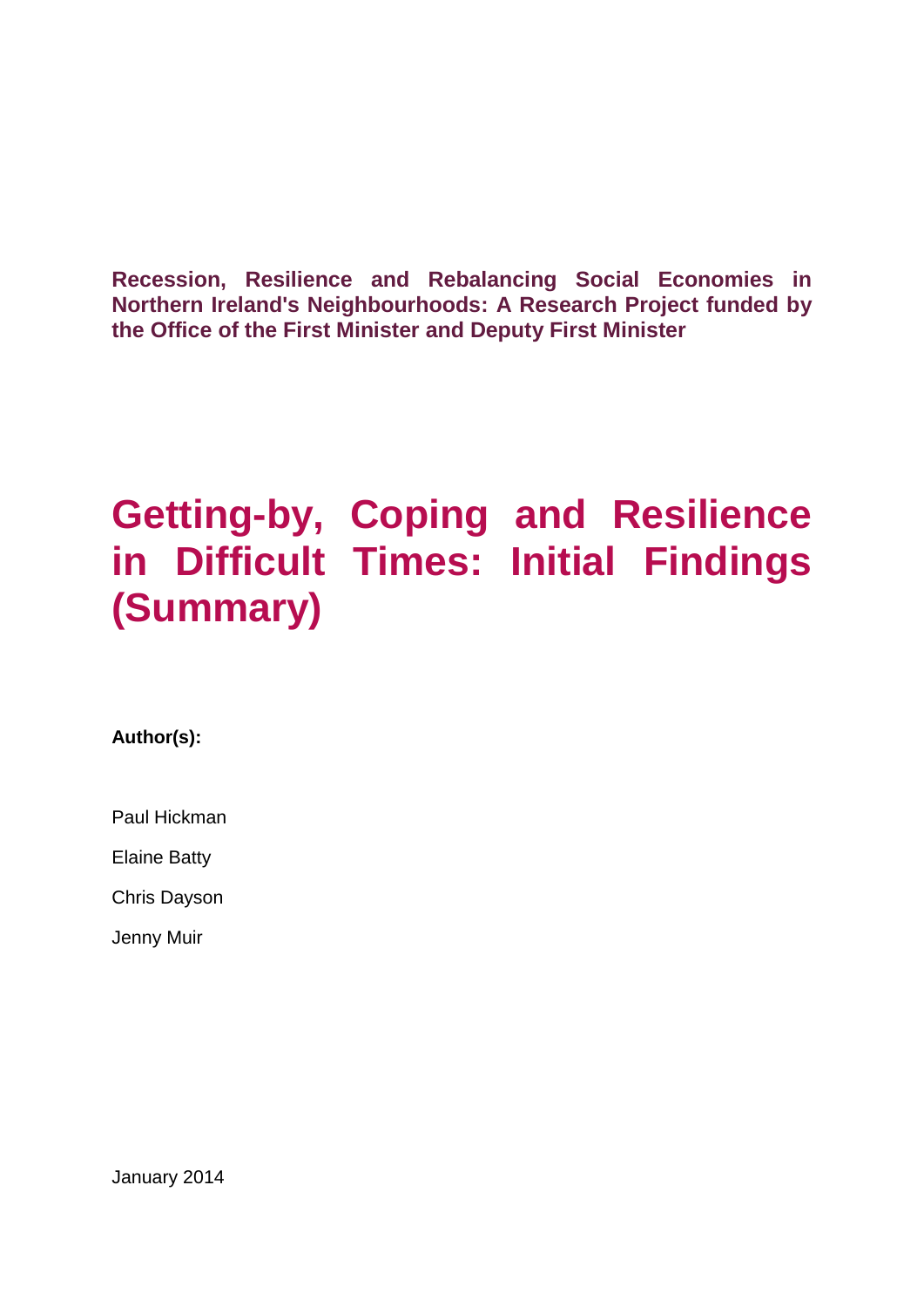## **1. Context**

In recent times the population of Northern Ireland has been confronted by a number of developments which have had an adverse effect on their lives and their ability to 'get-by', with residents living in disadvantaged neighbourhoods being particularly hard hit. These include: declining real income levels; rising unemployment and declining employment opportunities; the consequences of declining public spend at the neighbourhood level; and rising food, transport and energy costs. However, for many residents it is likely that their lives will become even more challenging in the future with the (potential) introduction of welfare reforms. How well they are currently coping, and how they may fare in the future, is the focus of this report, which also provides an insight into their capacity to 'get-by' i.e. how *resilient* they are.

This report draws on data garnered from an on-going longitudinal study of resilience and neighbourhood change which is being funded by Office of [the First Minister and Deputy First](http://www.ofmdfmni.gov.uk/)  [Minister,](http://www.ofmdfmni.gov.uk/) which began in March 2012 and which concludes in March 2015. It is the second of the study's five written outputs. Centred on four case study neighbourhoods, the study is employing a range of quantitative and qualitative research instruments. This report mines qualitative material gathered from in-depth interviews with the 75 residents that comprise the study's **longitudinal resident panel** and quantitative material from a '**Baseline' Survey** of 939 residents. The statistical technique, logistic regression modelling, is used extensively to interrogate the latter data.

Two of the case studies, because they are interface areas, comprise two distinct neighbourhoods. Three of them may be defined (using deprivation indices) as being 'disadvantaged':<sup>1</sup>

- [Inner East Belfast,](http://research.shu.ac.uk/cresr/recession-resilience-rebalancing/east-belfast.htm) which comprises [Short Strand](http://research.shu.ac.uk/cresr/recession-resilience-rebalancing/east-belfast.htm#ss-overview) and [Lower Castlereagh](http://research.shu.ac.uk/cresr/recession-resilience-rebalancing/east-belfast.htm#lc-overview)
- [Waterside in Derry / Londonderry,](http://research.shu.ac.uk/cresr/recession-resilience-rebalancing/derry-londonderry.htm) which comprises [Top-of-the-Hill](http://research.shu.ac.uk/cresr/recession-resilience-rebalancing/derry-londonderry.htm#toth-overview) (which is also known as Gobnascale) and [Irish Street;](http://research.shu.ac.uk/cresr/recession-resilience-rebalancing/derry-londonderry.htm#is-overview) and
- [Sion Mills,](http://research.shu.ac.uk/cresr/recession-resilience-rebalancing/sion-mills.htm) a village located close to Strabane.

The fourth case neighbourhood - [Erinvale,](http://research.shu.ac.uk/cresr/recession-resilience-rebalancing/erinvale.htm) in the south-west of the Greater Belfast conurbation - is not disadvantaged and was chosen to act as a 'better-off' comparator to the disadvantaged neighbourhoods.

## **2. Findings**

The report's key findings are:

## **'Getting-by'**

- Data from the Baseline Survey revealed that a large proportion of households in the disadvantaged neighbourhoods have relatively low incomes: 41 per cent reported a household income of less than £200 per week.
- Nearly a quarter (23 per cent) were behind with at least one bill or payment. When the results were broken-down by specific bills / payments, the most commonly cited were: 'rent or mortgage', which was cited by five per cent of respondents; 'electricity bill' (four per cent); 'credit or store card' (three per cent); and 'Social Fund Loans' (three per cent). Perhaps surprisingly given the growth of pay day lenders in recent years, only one per cent of respondents reported that they were behind with a pay day loan.

 $\frac{11}{1}$ See:

<http://www.ninis2.nisra.gov.uk/public/InteractiveMapTheme.aspx?themeNumber=137&themeName=Deprivation>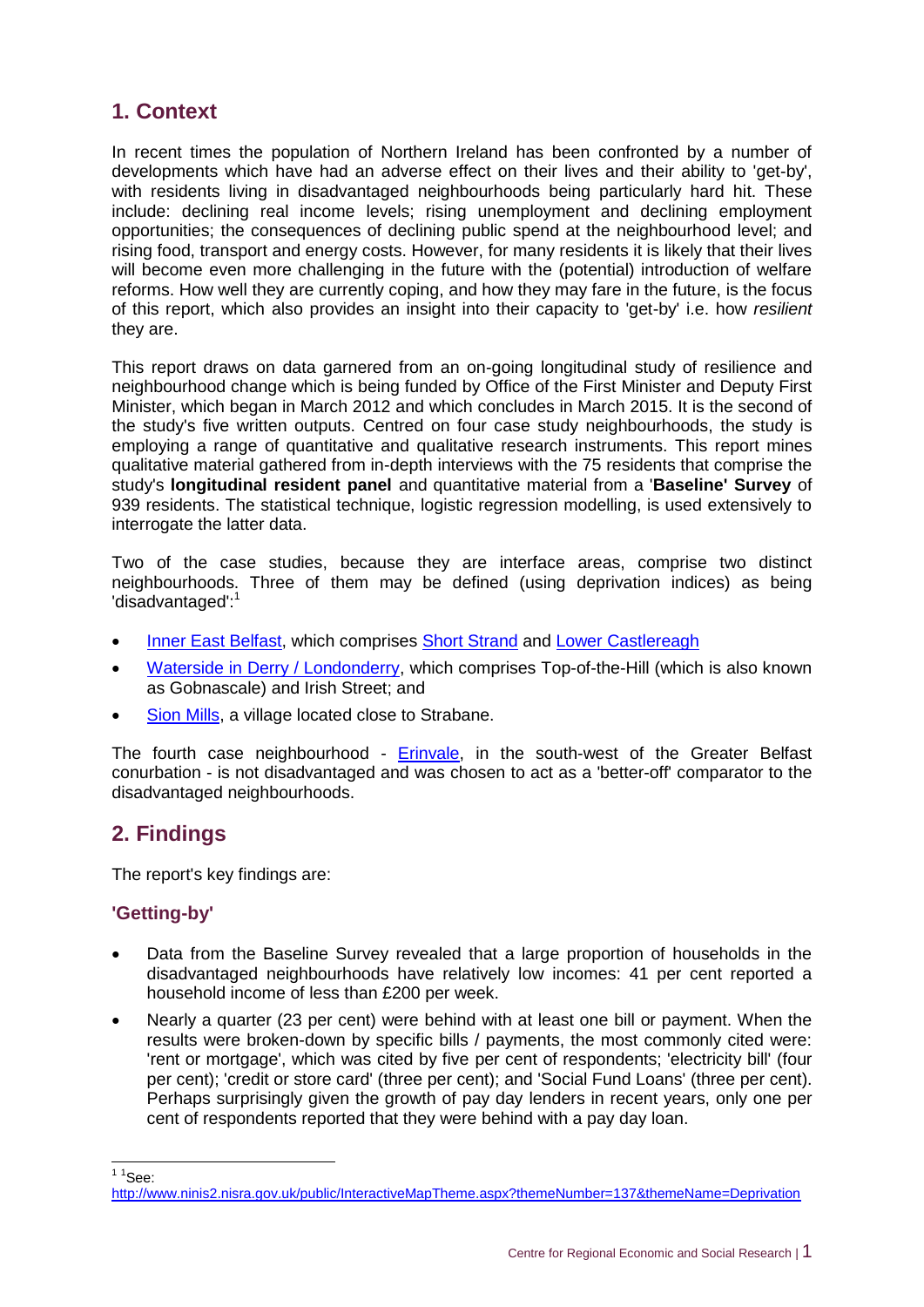More than a third of respondents in the disadvantaged neighbourhoods reported that they had 'very' or 'fairly' often run out of money in the last year. And only a third (36 per cent) reported that they had any savings.

> *I have no savings at all. Whatever I get every week, I portion it out for oil, food, bread money. Everything. (Ruby, 25-29, not working, Irish Street)*

- The following question was used to provide an overall assessment of how well residents were 'getting-by' financially: Taking everything into account, how well or poorly are you (and your partner) managing financially these days? Nearly two-thirds of respondents in the disadvantaged neighbourhoods reported that they were managing 'well'. But, significantly, 16 per cent reported that they were managing 'fairly' or 'very' poorly.
- Qualitative data suggests that residents can be categorised into three loose categories in terms of their ability to 'get-by': those who are managing their household finances fairly easily; those who are managing but are having to make adjustments to do so; and, those who are finding it a real struggle to keep their 'heads above water'.

*We do without. You have to sacrifice. That's just the way life is. You have to do without certain things. (Rita, 45-64, unemployed, Irish Street)*

*…when I was working I could have walked around the supermarket and picked up anything I wanted and I didn't look at the price. Now I look at the price and say: 'no I can't have that'. He's with me saying: 'I want this, I want that'. [I say:] 'No, we can't afford it. We just can't do it'. And I hate having to say no to him but it's just the way it is. (Emily, 16-24, unemployed, Short Strand)*

#### **Ryan's story**

Ryan, who falls within the age category, 35-44, lives in Lower Castlereagh. He works part-time He is finding it difficult to make ends meet and finds he is 'robbing Peter to pay Paul'. He used to have credit cards but, due to his inability to make repayments on them, his credit score is now low, with credit card companies not being prepared to give him a card. He commented on the size of his debt: *"My two credit cards they will be paid off in 200 years".* When asked how he would respond to any pressure from his credit card companies to repay his debt, his response was: *"I just won't pay cos they hassle us too much and I'm like: 'what are you going to do to us'? If you don't have the money you can't pay them".* He felt he would not be able to get credit from other sources, such as catalogue companies or crisis loans, and would look to his family to support him in the case of a financial 'emergency'.

## **Understanding 'getting-by'**

 Logistic regression modelling was used to provide an insight into those factors that influence residents' ability to 'get-by'. As highlighted in the Figure 1, residents with the following characteristics were found to be less likely to be 'getting-by': a disability or a long-term illness; being a member of the socio-economic group,  $C2DE^2$ ; having no formal qualifications; and, being in receipt of a universal means tested benefit. Place was also found to be important: residents who did not trust their neighbours were less likely to be 'getting-by' as were those from Lower Castlereagh. Finally, residents whose income had reduced in the last year were also less able to 'get-by'.

 2 That is: skilled manual workers; semi and unskilled manual workers; and people not in work.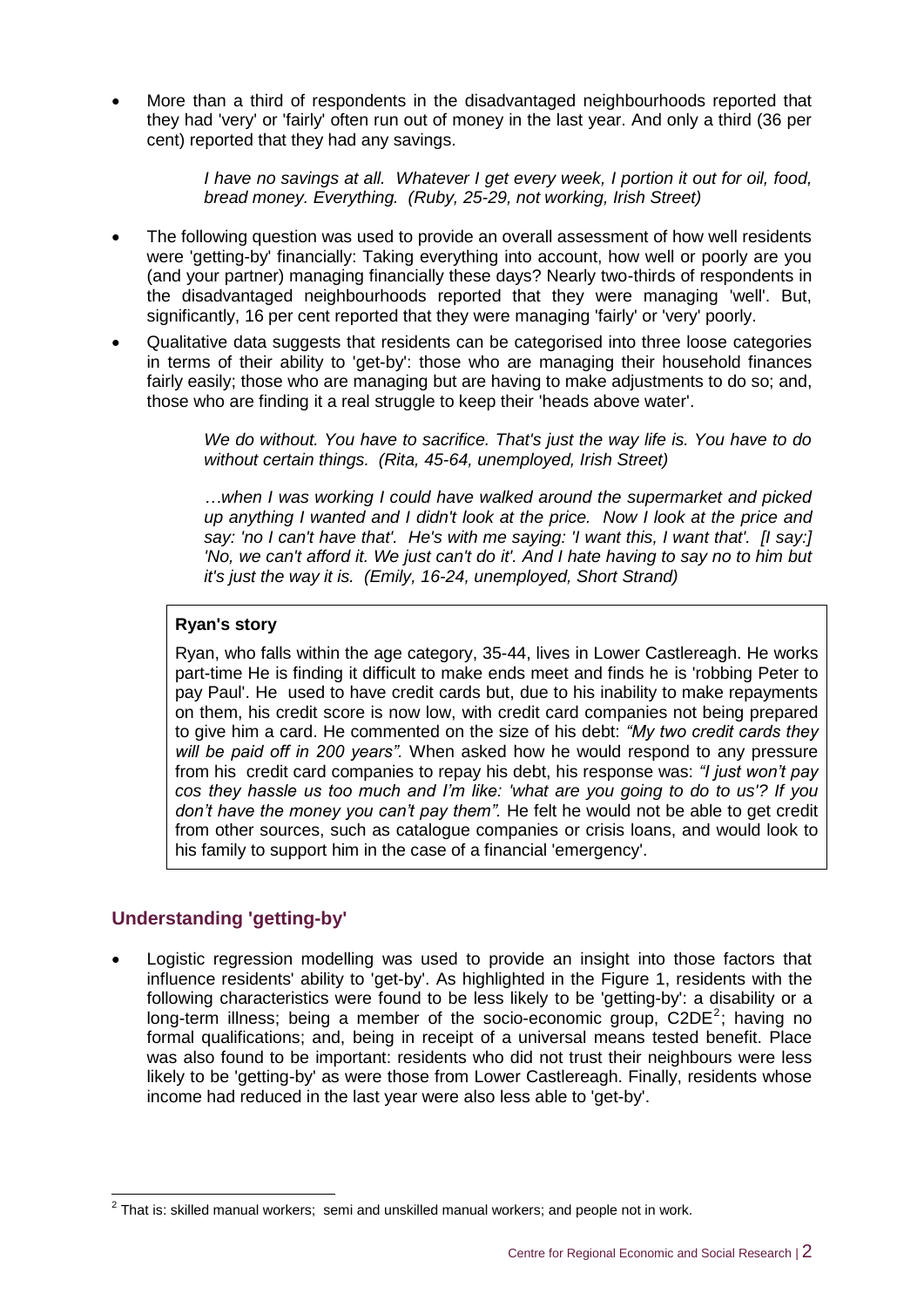



 Interviews with resident panel members highlighted a number of factors which appeared to make it more difficult for them to 'get-by'. The most commonly cited, and for many residents, the most problematic, was high heating costs. Other factors which were found to be affecting residents' ability to 'get-by' were rising food and fuel prices and a recent fall in income.

> *Oh, yes, the price of meat and everything's gone up. Everything's going up. (Michael, 65+, retired, Top-of-the-Hill)*

> *We're on oil. Oil is unbelievably expensive at the minute. You could have filled a tank five years ago for half the price of what you are now. (Daniel, 35-44, working full time, Short Strand)*

- Respondents to the Baseline Survey were asked why their income had reduced. The most commonly cited reason was 'loss of income due to other reasons', which was cited by 18 per cent of respondents. Matching data garnered from the Baseline Survey with that from resident panel interviews suggests that falling pay, whether because of less overtime and / or reduced hours, was the principal reason for respondents responding in this fashion. Other factors were: 'loss of income due to sickness or disability' (15 per cent); 'loss of income due to redundancy' (12 per cent); and 'loss of income due to changes in benefit payments' (12 per cent).
- Logistic regression modelling was used to explore how residents who had experienced an income reduction had fared, in order to gain an early insight into resilience. It found that place (i.e. neighbourhood) appears to impact on residents' ability to respond to a financial shock. And the analysis revealed that residents in Lower Castlereagh appeared to be less resilient than their counterparts in the other areas. This suggests that they may be more susceptible to future shocks, like welfare reform.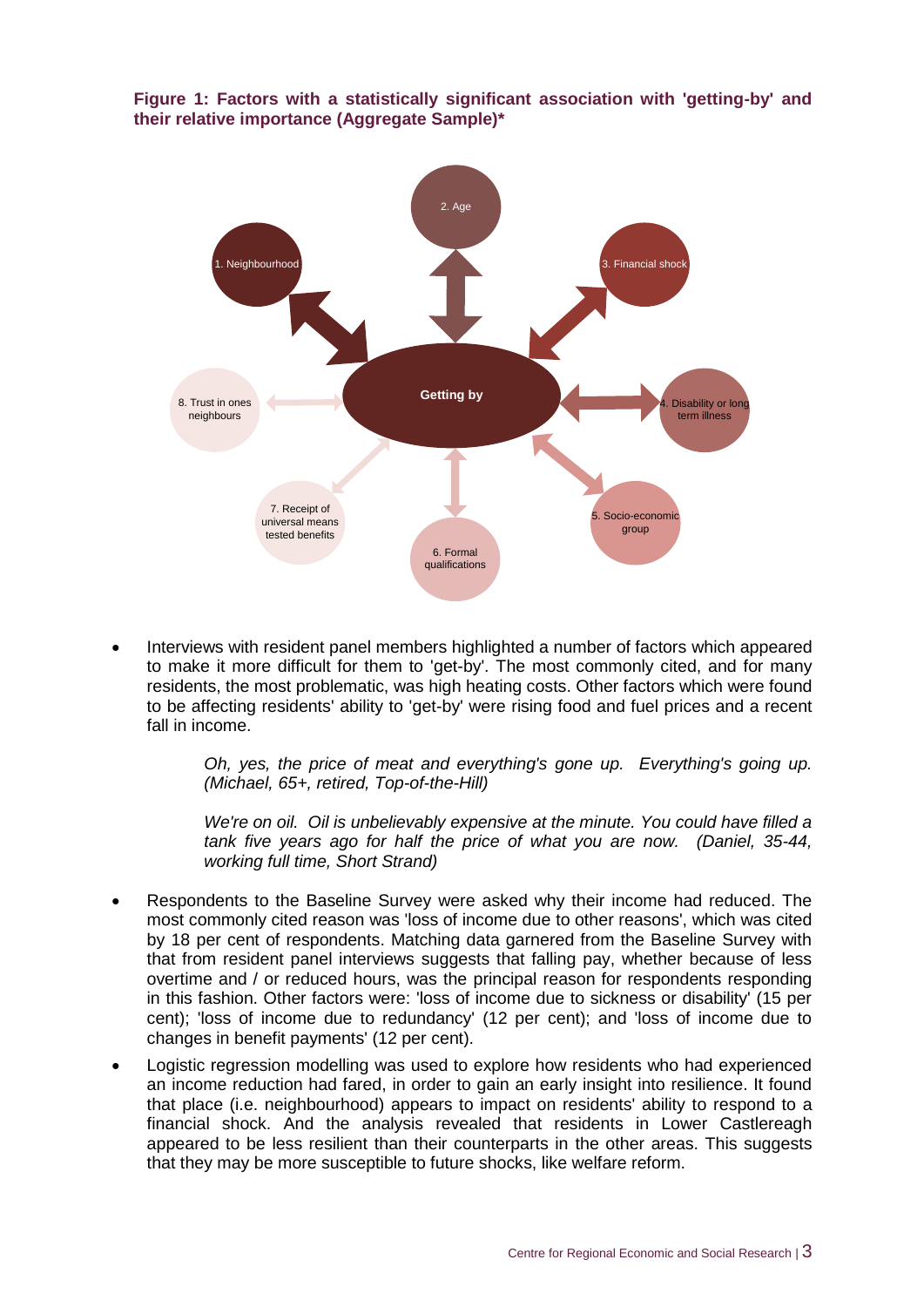As highlighted in Figure 2, the analysis found that residents in receipt of a universal means tested benefit and with a long-term illness or disability, were amongst those groups that appeared to be less 'resilient'. This is particularly important in the context of welfare reform, as it is precisely these residents that will be most affected by it. Interestingly, and in contrast to the model for 'getting-by', positive social and emotional attributes, notably neighbourhood belonging and (to a lesser extent) trust, were found to be important influences in the financial shock model. This again lends support to the argument that place influences resilience.

#### **Figure 2. Factors with a statistically significant association with indicators of 'resilience' (respondents in receipt of a financial, shock; Aggregate Sample)**



#### **Emily's story**

Emily, who is in the age category, 16-24, lives with her two children in Short Strand. In order to help her children with their schoolwork and potentially improve her qualifications, she is taking a course at the local community centre as well as taking maths and English GCSEs. Emily is claiming benefits and reports that she is not good at money management, something which she feels contributes to her problems with 'getting-by'. However, she reports that she puts £20 per week into a credit union account.

She relies heavily on help from her grandmother who often buys food for the family. Emily also relies on her grandmother and aunties for financial loans and is always indebted to them. She finds she is always "*catching up with myself".* She is worried that in any future financial 'emergency' she would have nowhere to turn, as her family and friends (and grandmother, in particular) are finding it increasingly hard to manage: "*I was relying on my Granny but in the past few weeks she's been finding it hard herself she said to me that she's finding it hard".* She worries about her future: *"I keep thinking next week it'll be better…..Most days I would just sit here and break down for nothing just cos you're worried about the next time you need money".*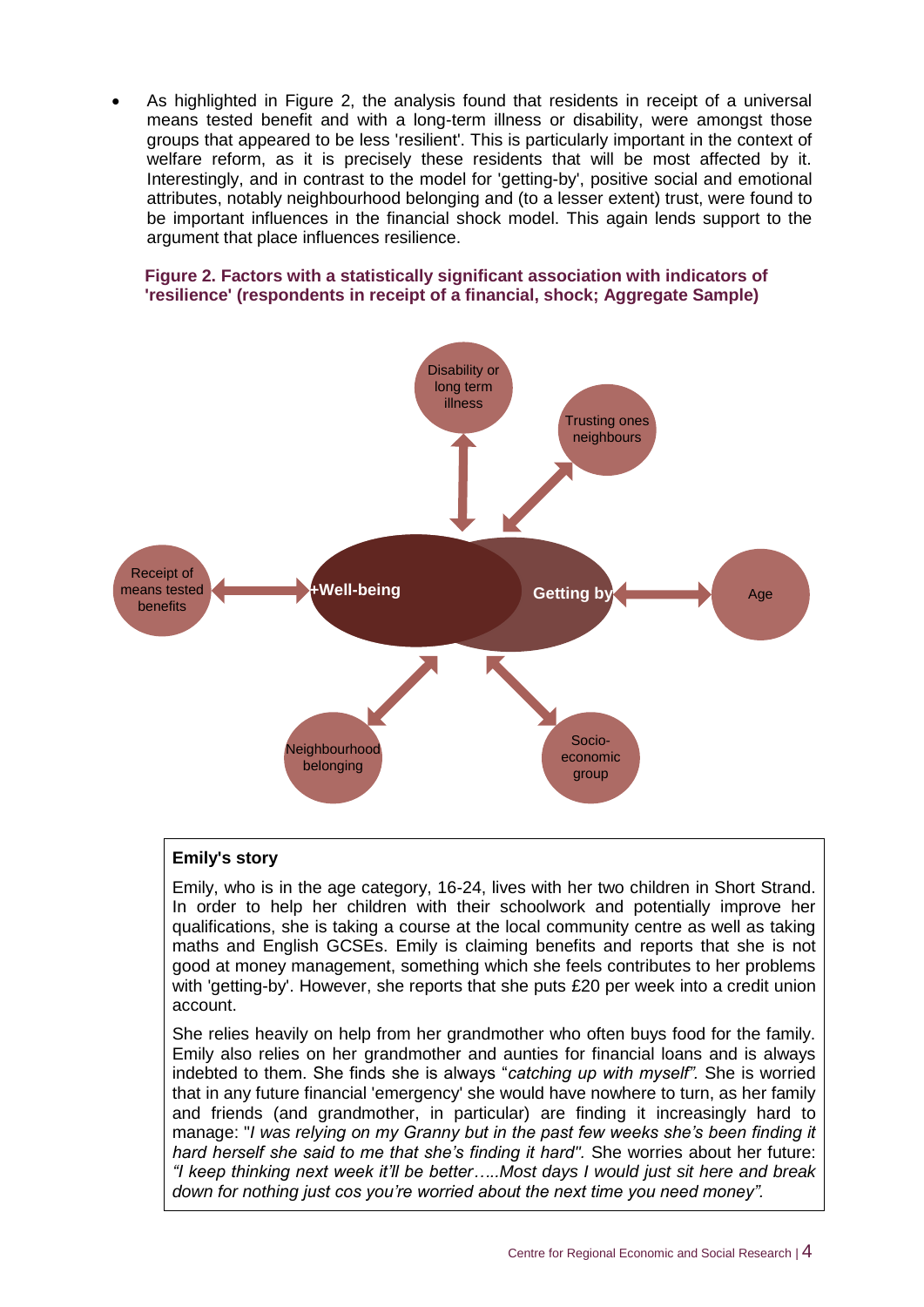## **Strategies for 'Getting-by'**

- As outline in Figure 3, residents employed a range of strategies to help them 'get-by':
	- One was the use of credit cards. Their use by resident panel members was widespread. They tended not to be used to help them 'get-by' on a day to day basis but instead were used in 'emergencies', such as when a broken down car needed to be repaired.
	- A number of panel members reported that they had put aside money to ensure that sufficient funds were available for them to pay for key expenditure items and any 'emergencies'.

*I have a tin and I have an envelope and this is all personal stuff ... but I write it out. And say £20 of it goes into one, £10 for this goes into that envelope and it gets divided out. And I date it so that then you remember that you've paid it. It works very well … and it means we don't have a big bill for oil say. Say the fridge breaks down, we have money there. (Aiden, 35-44, working part time, Short Strand)*

- Most panel members who were in receipt of multiple benefit payments welcomed the fact that these payments were received at various points over a month, as it allowed them to budget on a weekly or two weekly basis. And it appeared that for many, staggered, multiple payments helped them to budget more effectively and 'get-by' more easily. The scope of low income households to use multiple benefit payments as an aid to help them budget could be removed at some point in the future with the introduction of Universal Credit, which will see most<sup>3</sup> of them receiving a single monthly benefit payment (or 'wage').
- In addition to panel members adopting a weekly / two weekly approach to budgeting, a number also reported that they also budgeted on a seasonal basis to reflect the fact that their outgoings were greater in the winter because of higher heating bills.

*But now me mother's given me a wee trick: she says in the summer when you don't use your heating, take £5 and buy £5 worth of canned soup, beans, peas, vegetables or frozen stuff and put them in your freezer and fill your freezer for the winter. …I've started doing that now. I have a big box and I would put a couple of tins of beans and a couple of tins of soup and peas and carrots every week. …I would buy it in the summertime and dip into it in the winter. (Dave, 45-64, long term illness, Top-of-the-Hill)*

A number of resident panel members reported that they prioritised the payment of some items over others. Specifically, the following outgoings were prioritised: food; rent or mortgage; heating bills; and (for panel members with families) expenditure relating to their children.

*[I] just always make sure I've electric and I've oil. (Emily, 16-24, unemployed, Short Strand)*

- A number of panel members reported that the tightness of their budgets meant that they had to be thrifty when it came to food shopping and using the food they bought. And a number reported that they had substituted top-end, well known brands, with cheaper, supermarket-own, ones.

 3 In Northern Ireland, it has been agreed, that if *"special circumstances"* exist, Universal Credit payments will be paid twice every month rather than monthly - see: [http://www.northernireland.gov.uk/news-dsd-221012-tailoring](http://www.northernireland.gov.uk/news-dsd-221012-tailoring-welfare-reforms)[welfare-reforms.](http://www.northernireland.gov.uk/news-dsd-221012-tailoring-welfare-reforms)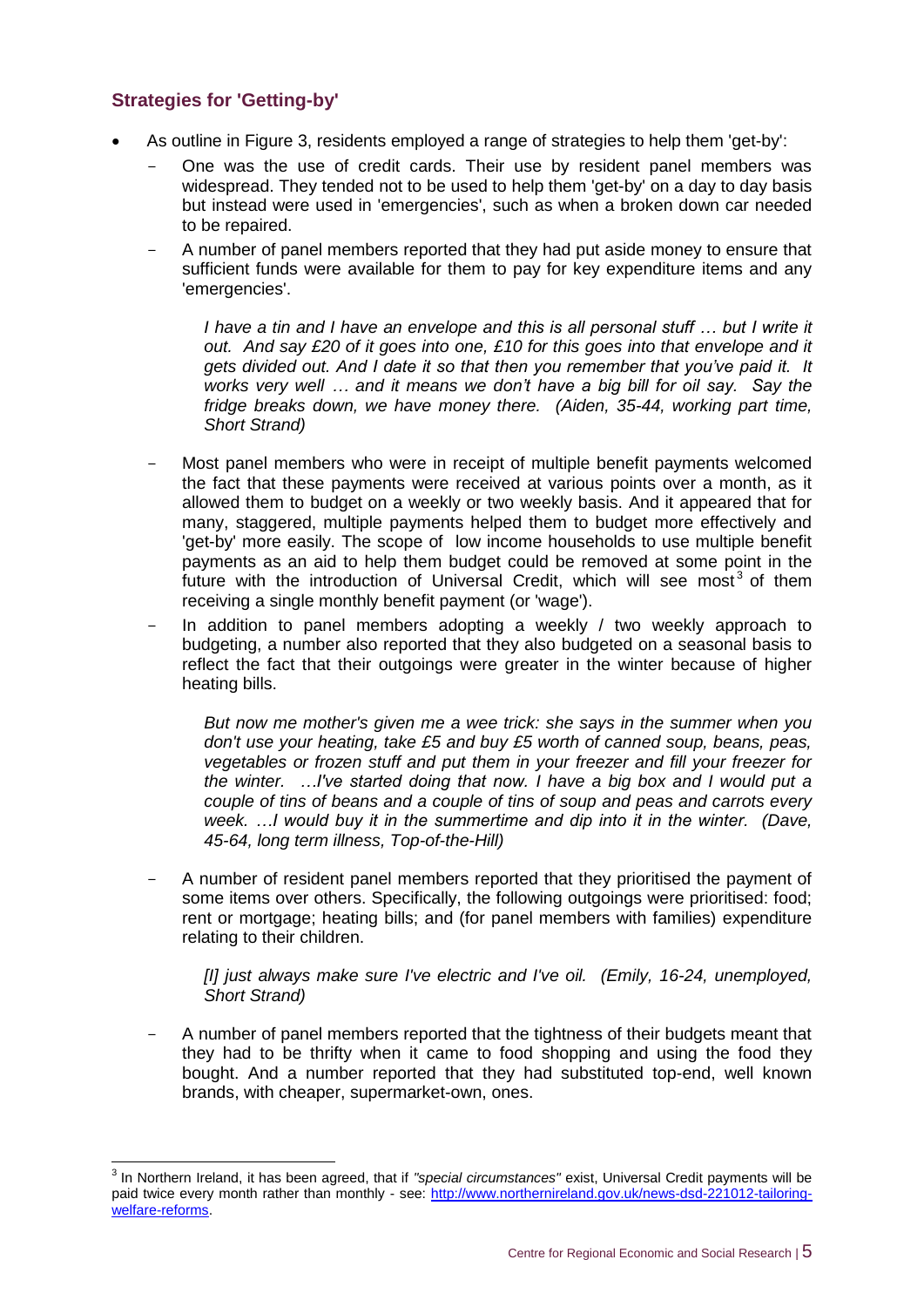



- A common strategy employed by panel members to help them 'get-by' was to make budgetary 'sacrifices'. They went without: (what were described as) 'luxury' food items, such as biscuits and cakes; other 'luxuries', such as going for a meal or to the pub; day trips and holidays; and heating for the home. Furthermore, for panellists with children, there was another aspect to this 'getting-by' strategy: they made 'sacrifices' for their children and went without so that they did not have to.

*We do without. You have to sacrifice. That's just the way life is. You have to do without certain things. (Rita, 45-64, unemployed, Irish Street)*

*We don't really go anywhere. We just stay here 24 hours. We don't go out to the pub or anything like that. We couldn't afford it. (Edward, 65+, retired, Sion Mills)*

- Of all the factors and coping strategies that helped residents to 'get-by', it was the financial support of friends and family that appeared to be the most important. And without this support, it appeared that some would not cope. Friends and family provided financial support in three ways: by giving our panel members money; by lending money to them; or by providing 'in-kind' support.
- One approach used by residents in our case study neighbourhoods to 'get-by' was to access financial advice: nearly a quarter (24 per cent) of respondents to the Baseline Survey reported that they had done so. In terms of the type of support accessed, it is interesting to note the important role played again by family and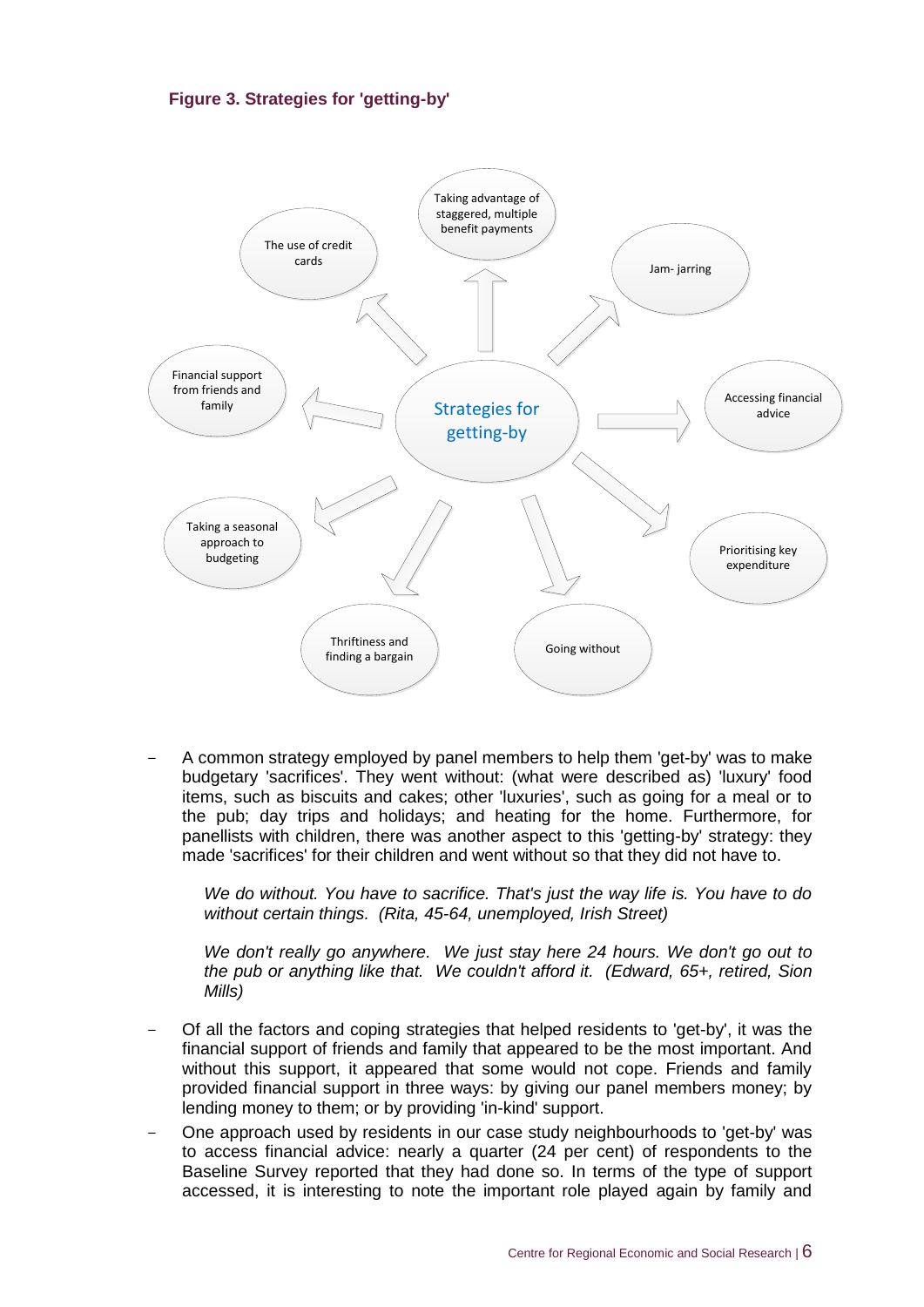friends in terms of helping our panel members 'get-by': they were the most common source of advice, being cited by eight per cent of respondents. The next most popular sources were: an 'independent advice agency, such as the Citizen's Advice Bureau' (six per cent); credit union (five per cent); and the internet (three per cent).

- Respondents that had sought advice were asked why they had done so exactly three in ten reported they had done so because their household income had reduced in the last year. These respondents were asked how useful they found the support provided to them - significantly, more than three-quarters (77 per cent) reported that they found it 'very' or 'quite' useful.
- Many panel members appear to be standing at the edge of a (financial) 'precipice'. It appeared that another financial shock would push them over it as they simply did not have the scope to make further cuts. One such (potential) shock is welfare reform and the quantitative and qualitative evidence we have collected suggests that it is likely to have a profound effect on the ability of many residents in our case studies to 'get-by', potentially 'tipping some over the edge'.

#### **Monica's story**

Monica lives in Sion Mills. She works full time. However, at the time of her interview she had been off work for three months because of illness. Despite receiving full pay during her illness, her income had fallen by £600 per month because of the loss of overtime pay. She was finding it increasingly difficult to cope, financially:

*I've found it really tough and I still have my full basic pay, so I don't know how people cope. …I haven't been off work in seven years and I'm going back on Monday and I've been off three months and it's hard.*

Monica explained that she had her husband were having to make 'sacrifices' as they were concerned about what the future held for them:

*My husband would say to me: 'I must order such and such'. If he wanted a football top he just goes on and orders it and this last couple of months I've been saying to him 'no you can't'. …you don't know at the minute. What if something happened and you didn't have anything spare [to pay for] and groceries and electricity and coal and heat?*

## **3. Conclusion**

 Some academics have argued that positive 'benefits' may accrue to households who have to 'get-by' in very challenging circumstances and that resilience is a positive phenomenon. Analysis of qualitative material garnered from resident panel members revealed no evidence to support these arguments. That is not say that residents did not exhibit a bundle of positive characteristics that helped them 'get-by'. These included: *ingenuity* (many residents are highly creative, ingenious and effective money managers); *stoicism; resourcefulness; selflessness*; and high levels of *endurance*. But for our panel members being resilient was not about 'bouncing back', 'flourishing' and 'thriving' in the face of adversity - it was about not being overcome, 'getting-by', enduring, surviving, just 'getting on with things', and 'keeping their 'heads above the water'.

> *You just get on with it and do what you have to… We've had to do without the oil for a couple of months or something to pay for it. So you have to do without something else to pay for it. That's life - you have to do it. (Julia, 45-64. working part-time, Sion Mills)*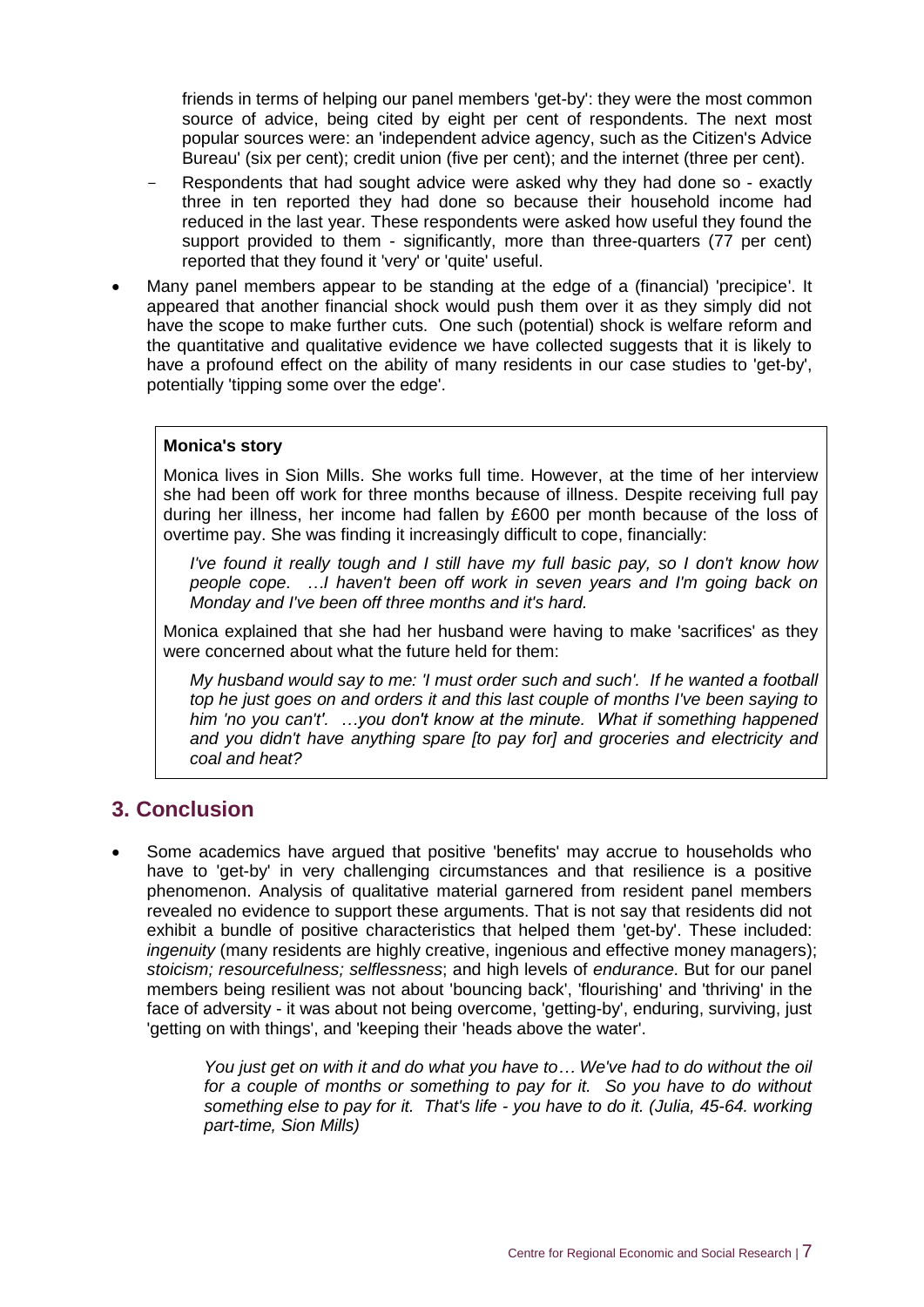*There's always somebody worse off than yourself. That's always what I tell myself anyway otherwise you wouldn't get out the door to do anything. …I don't want to have pocketfuls of money. I just want to keep my head above water and maybe have a couple of good weeks now and again. They're a thing of the past. (Keenan, late 40s, unemployed, Sion Mills)*

- Measuring how well households are 'getting-by' is highly problematic and one should be careful not to overstate the importance of quantitative, self reported assessments. Most panel members, who despite living in very challenging circumstances and having very low incomes, reported that they were 'getting-by'. And as they had done so for a long period of time, they could be described as being (financially) resilient. However, qualitative data garnered from them revealed that they were only doing so by making significant 'sacrifices' and 'going without' - for example, some were not eating properly; never ate out or went on holiday; and had cutback on (or did not use) heating. And, in fact, from an objective perspective they could be described as not 'getting-by'. However, it is important not to get 'hung up' on this issue because, ultimately, what matters is that research is undertaken into the experiences of households living in poverty and challenging circumstances, with a view to informing policy development.
- In terms of the next steps for the study team, over the remainder of the study it will focus on unpicking the issues raised in this report. In doing so, it will seek to make sense of some of the statistical relationships it has identified in terms of the drivers of 'getting-by' and resilience to a financial shock. For example, it will explore the nature of the relationship between place and resilience - does place influence resilience? And if it does, how?
- A number of implications for policy were highlighted:

-

- The disadvantaged neighbourhoods house a sizeable proportion of residents who are already struggling to 'get-by' and who, as a result, may be susceptible to future stressors, such as welfare reform or any continuation of the economic downturn.
- Place (i.e. neighbourhood) appears to impact on the ability of residents to 'get-by' and to withstand a financial shock, with residents in Lower Castlereagh appearing to be less resilient. However, it is important to note that, to date, we have only established a statistical relationship between place and 'getting-by' and resilience, and have not established causality i.e. the nature of relationships. And this applies to all the variables that were found to be statistically significant. Therefore, exploring the nature of relationships and establishing (any) causality will be one of the primary foci of our subsequent research activities, particularly our qualitative fieldwork with residents.
- Notwithstanding this, one can say at this juncture with some degree of confidence that one place based attribute that does appear to positively impact on the ability of residents to 'get-by' is: the support of family and friends, who, in the case of our disadvantaged case studies, invariably lived locally. And for many residents, it was this support which allowed them to 'get-by'. Therefore, initiatives to encourage mobility amongst low income households, such as the Removal of the Spare Room Subsidy, may have a detrimental impact on them as they disconnect them from this important resource (Hickman, 2013<sup>4</sup>). And it appeared that many of our panel members would not cope if they were forced to live elsewhere.
- In addition to place, a number of other factors were related to financial resilience. A number of population groups were found to be less resilient. These included residents in receipt of a means tested benefit and those who were disabled or had a long term illness, two groups which, as noted earlier, were finding it more difficult to 'get-by'. Coupled together, these findings suggest that these two groups are likely to be more susceptible to welfare reforms. In addition to being two of the

<sup>&</sup>lt;sup>4</sup> Hickman, P (2013) Getting on their Bikes? The Labour Market as a Driver of the Residential Mobility Decisions [of Residents in Deprived Neighbourhoods.](http://henrystewart.metapress.com/media/2g540x56tjcwwk90fatn/contributions/j/6/7/q/j67q65352476m315.pdf) *Journal of Urban Regeneration and Renewal,* 6 (3), pp. 293-308.